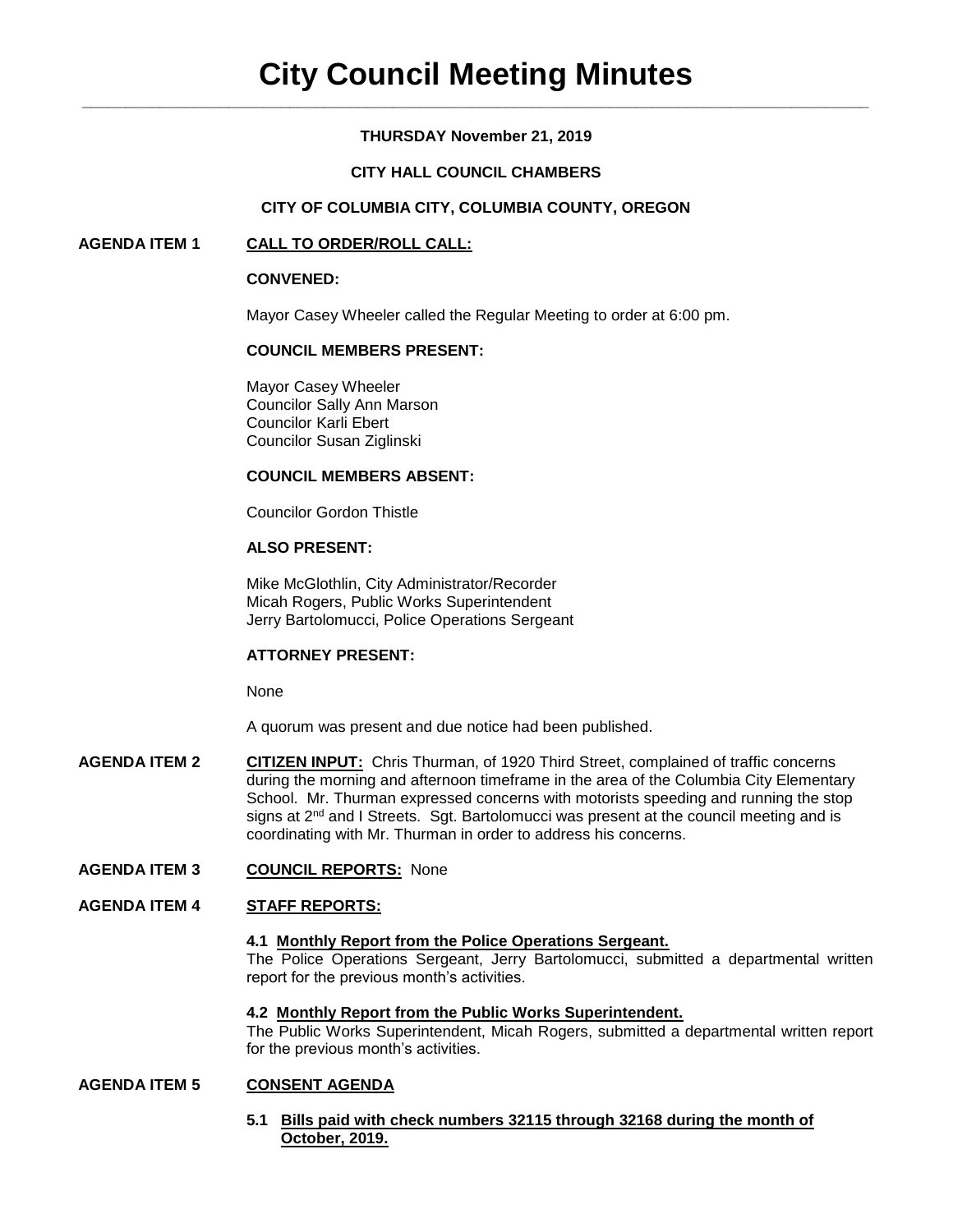November 21, 2019

- **5.2 Financial Report for the month ending October 31, 2019.**
- **5.3 Minutes of the October 17, 2019 Regular City Council Meeting.**
- **5.4 Minutes of the November 12, 2019 Audit Committee Meeting.**
- **5.5 Ratification of an Application for an OLCC Temporary Use of an Annual License (TUAL), as submitted by Todd Stansbury of Sunshine Pizza on October 22, 2019.**

CARRIED UNANIMOUSLY BY ROLL CALL VOTE TO APPROVE THE CONSENT AGENDA.

**AGENDA ITEM 6 UNFINISHED BUSINESS:** None

# **AGENDA ITEM 7 NEW BUSINESS:**

**7.1 Council Bill No. 19-892: A Resolution extending the City of Columbia City's Workers' Compensation Coverage to Volunteers of the City of Columbia City, Oregon, during the Fiscal Year 2019-20.** 

MOVED (MARSON), SECONDED (EBERT) AND CARRIED UNANIMOUSLY TO APPROVE COUNCIL BILL NO. 19-892.

**7.2 Ratification of the State of Oregon, Department of Land Conservation and Development, 2019-20 Grant Young Memorial Planning Assistance Grant, as submitted by the City Administrator/Recorder on October 30, 2019.**

MOVED (EBERT), SECONDED (ZIGLINSKI) AND CARRIED UNANIMOUSLY TO APPROVE RATIFICATION OF THE PLANNING ASSISTANCE GRANT AS SUBMITTED.

# **7.3 Dalton Lake Nature Preserve presentation by Lynne Pettit, Chair of the Dalton Lake Advisory Committee.**

CHAIR PETTIT INFORMED COUNCIL OF THE ACTIVITIES PERFORMED TO DATE IN REGARDS TO THE FORMATION OF THE DALTON LAKE NATURE PRESERVE, AND THE SUBSEQUENT COMMITTEE WORK FOR FUTURE DEVELOPMENT OF THE SITE. VOLUNTEER RECRUITMENT IS ONGOING AND INITIAL EFFORTS ARE TO BE FOCUSED ON WOODEN KIOSK AND BIRD BLIND BUILDING, A BOARDWALK TO BE DEVELOPED FOR THE WETLAND AREA, ALONG WITH THE BUILDING OF A BIKE RACK FOR VISITORS. HANK LANE, A CITIZEN OF 1240 FOURTH STREET, COMMENTED ON TRAFFIC AND PARKING CONCERNS ALONG THE SOUTH END OF FOURTH STREET. CHRIS THURMAN, A CITIZEN OF 1920 THIRD STREET, ALSO EXPRESSED CONCERNS REGARDING INCREASED BIKE AND VEHICLUAR TRAFFIC IN THE AREA. CHAIR PETIT RESPONDED BY SAYING THAT ADDITIONAL PLANNING WOULD NEED TO BE UNDERTAKEN TO ADDRESS THESE CONCERNS AND THAT THE COMMITTEE WOULD REMAIN COMMITTED IN WORKING WITH THE CITY TO ADDRESS THESE AND ANY OTHER CONCERNS THAT MAY ARISE.

# **7.4 Council Bill No. 19-893: A Resolution Authorizing a Transfer of Appropriations within the General Fund during the Fiscal Year beginning July 1, 2019.**

MOVED (MARSON), SECONDED (EBERT) AND CARRIED UNANIMOUSLY TO APPROVE COUNCIL BILL NO. 19-893.

# **AGENDA ITEM 8 OTHER BUSINESS:**

**8.1** The City Administrator/Recorder informed Council of the following issues and activities:

**8.1.1.** The annual City Christmas Holiday Dinner has been scheduled for